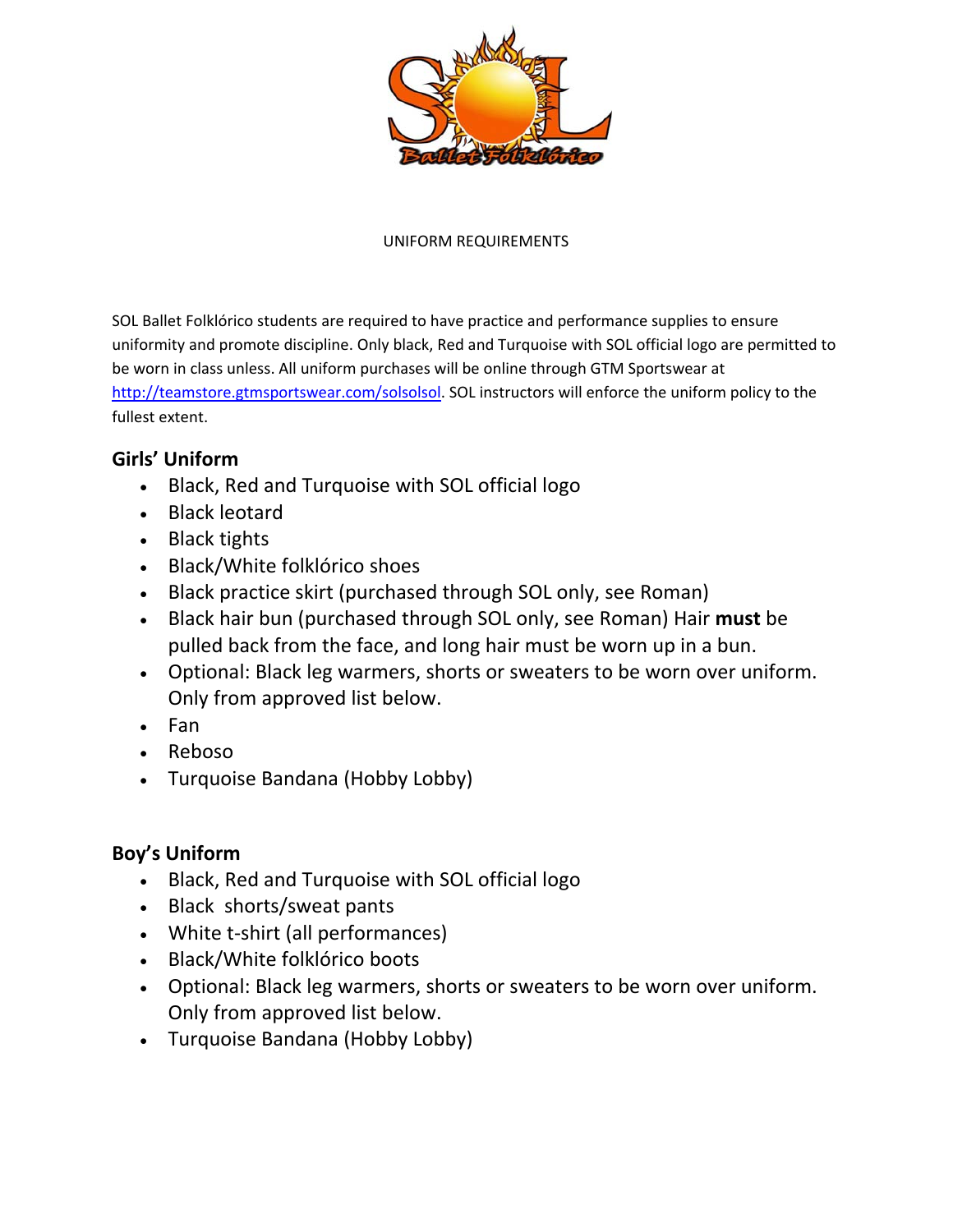### **Practice T‐Shirts REQUIRED**



Each student will purchase two t‐shirts each season. One turquoise and one red. Can be any of the following:

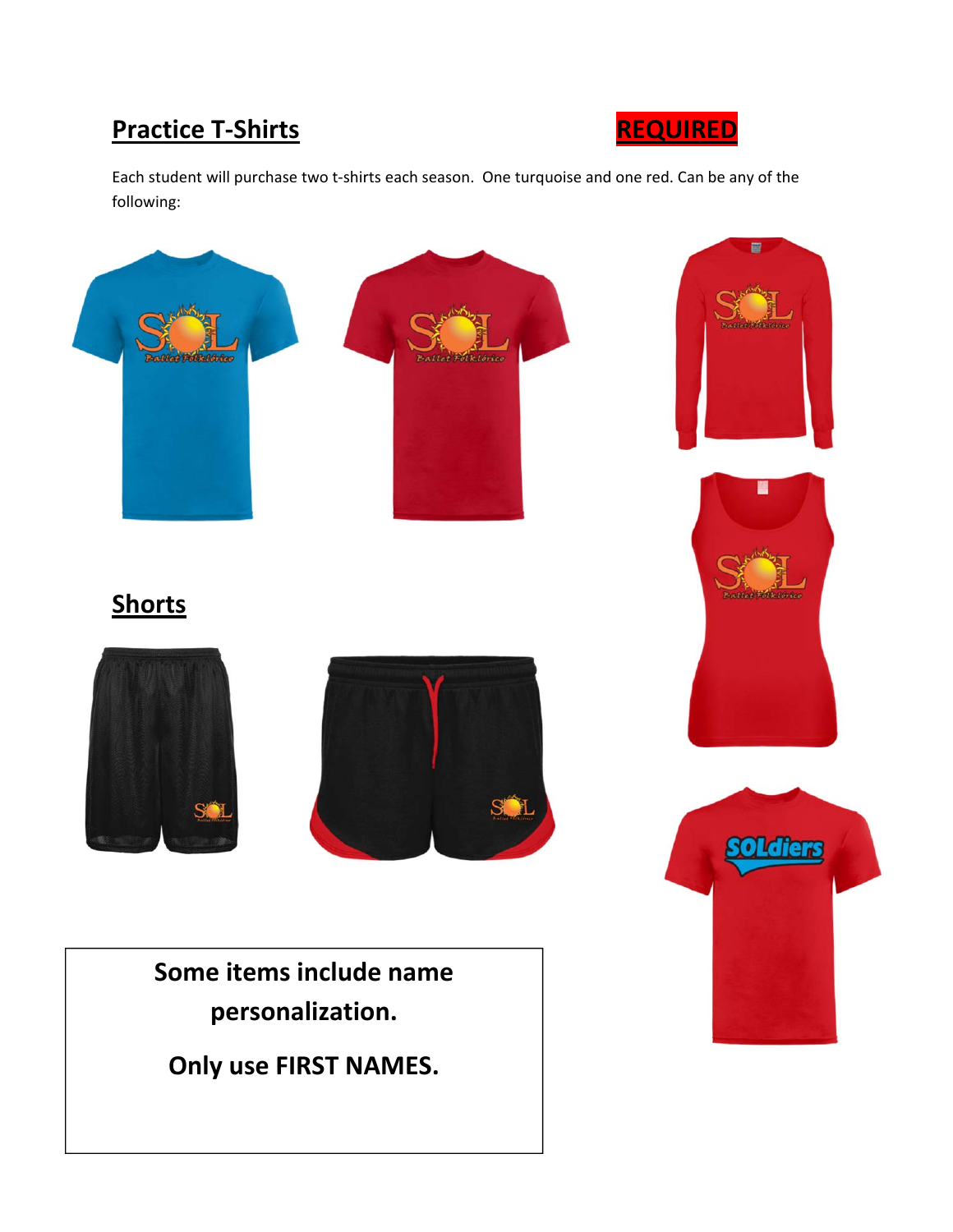

All registered students are required to have a group dance bag.



# **Garment Bags REQUIRED**



All registered students are required to have a group garment bag.

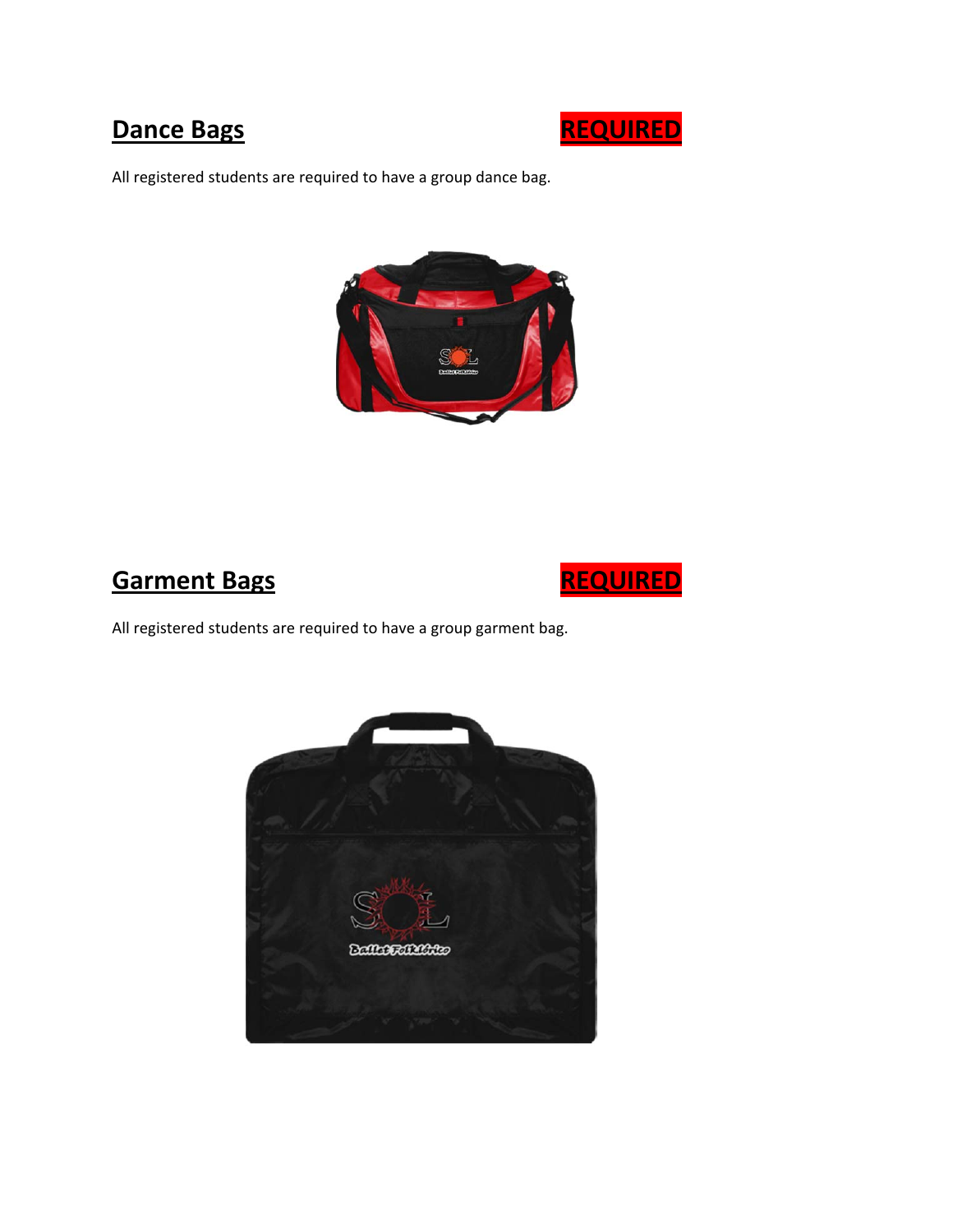## **COMPETITION TEAM REQUIRED**



All students in the competition team are required to have all the following items: